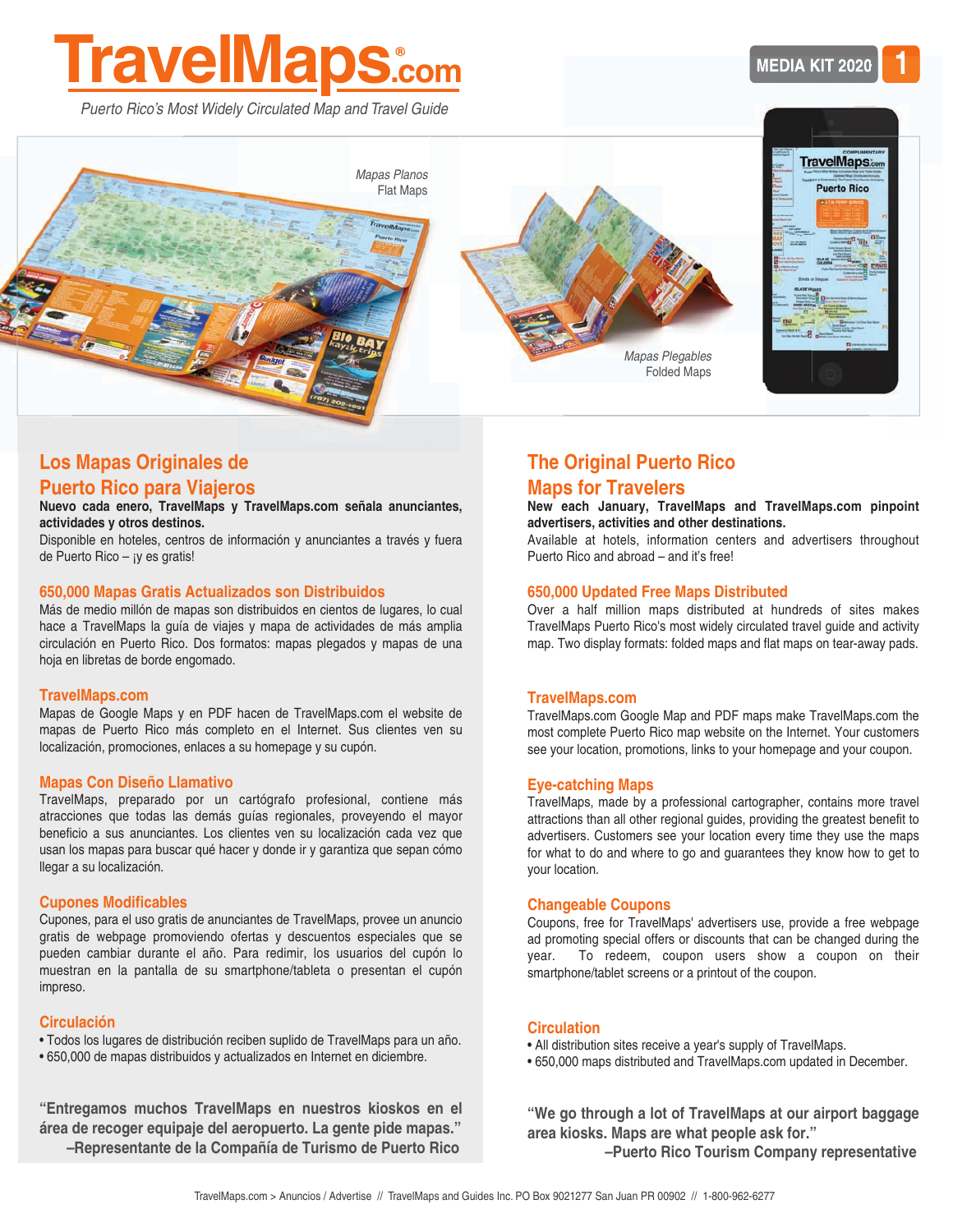#### **CAR RENTAL**

AVIS RENT A CAR: 14 SITES BUDGET RENT A CAR: 4 SITES TARGET RENT A CAR

## **MALL / SHOP / BOUTIQUE**

CARILOHA BAMBOO HARLEY-DAVIDSON BOUTIQUE PLAZA DEL CARIBE PLAZA LAS AMÉRICAS PUERTO RICO ART & CRAFTS THE MALL OF SAN JUAN WEST MARINE FAJARDO WEST MARINE SAN JUAN YACHT CENTER

#### **MUSEUM**

MUSEO DE ARTE DE PONCE MUSEO DE ARTE DE PUERTO RICO MUSEO DE SAN JUAN

#### **REAL ESTATE & RENTALS** CHRISTIE'S INTL REAL ESTATE / TRILLION

ISLAND WEST VACATION RENTALS REALITY REALTY SOTHEBY'S INTL REALTY HUMACAO SOTHEBY'S INTL REALTY SAN JUAN

#### **HIGH-END ACTIVITY / TOUR**

AMAZING GRACE HARBOR TOURS AVENTURA CUEVA VENTANA BACARDÍ DISTILLERY TOUR BESPOKE CONCIERGE CARABALÍ RAINFOREST PARK CASTILLO TOURS & TRAVEL CLUB NÁUTICO DE SAN JUAN COCO BEACH GOLF RESORT COSTA CARIBE GOLF & COUNTRY CLUB DORADO PLANTATION: GOLF EAST ISLAND EXCURSIONS ECO ADVENTURES EL LEGADO GOLF RESORT GROUP SERVICES HACIENDA TRES ÁNGELES ISLA GRANDE FLYING SCHOOL MARINA DE SALINAS & RESORT MARINA PESCADERÍA OCEAN SPORTS PALMAS ATHLETIC CLUB BEACH PALMAS ATHLETIC CLUB GOLF PALMAS ATHLETIC CLUB TENNIS PARADISE SCUBA PONCE YACHT & FISHING CLUB PUERTO DEL REY MARINA PUNTA BORINQUEN GOLF CLUB PURE ADVENTURE'S DIVE/SNORKEL CTR RINCÓN DIVING & SNORKELING RINCÓN SURF SCHOOL & RESORT SAN JUAN BAY MARINA SJ. SCOOTER RENTAL'S & TOURS TAINO DIVERS THE YACHT CLUB TRAVEL SERVICES VILLA MARINA YACHT HARBOR VIVO BEACH CLUB WATER SPORTS & ECO TOURS WATERSPORTS 4U WYNDHAM GRAND RIO MAR GOLF WYNDHAM GRAND RIO MAR TENNIS

#### **DINING & ENTERTAINMENT**  BARRACHINA RESTAURANT

CALYPSO CAFÉ & TROPICAL BAR CHOCOLATO CORTES CHOCOLATE GREENGOS CARIBBEAN CANTINA LA PESCADERÍA ODE RED FLAMBOYÁN RESTAURANT RESTAURANTE LADI'S PLACE SAN JUAN SALITRE RESTAURANT SANTORINI OCEAN LOUNGE

#### **INFORMATION**

LUQUILLO BEACH GATE MUNICIPAL POLICE, ISLA VERDE EAST MUNICIPAL POLICE, ISLA VERDE WEST MUNICIPAL POLICE, OLD SAN JUAN MUNICIPAL TOURISM, CAGUAS MUNICIPAL TOURISM, FAJARDO MUNICIPAL TOURISM, PONCE MUNICIPAL TOURISM, RINCÓN MUNICIPAL TOURISM, SAN JUAN: ALCALDIA MUNICIPAL TOURISM, SAN JUAN: INFO CTR MUNICIPAL TOURISM, VILLALBA PR CAPITOL: CAPITOLIO TOURS PR GOVERNOR LA FORTALEZA TOURS PR HIGHWAY AUTHORITY PR TOURISM H.Q. INFO CTR PR TOURISM INFO AGUADILLA AIRPORT PR TOURISM INFO CABO ROJO PR TOURISM INFO CULEBRA PR TOURISM INFO OLD SAN JUAN PR TOURISM INFO PONCE PR TOURISM INFO S.J. INTL AIRPORT: 3 SITES PR TOURISM INFO VIEQUES PR TOURISM ISLAND-WIDE QUAL/EDUCA US CARIBBEAN N.W.R. CTR CABO ROJO US CARIBBEAN N.W.R. CTR VIEQUES US COAST GUARD ENTRY/EXIT

#### **WORLD-WIDE PROMOTION**

AAA PUERTO RICO MEET PUERTO RICO PR GOVERNOR PR MANUFACTURES ASSOCIATION PR RESIDENT COMMISSIONER PR TOURISM CO., PR, 1-800 INFO LINE PR TOURISM CO., EUR: GRM, AST, SWTZ PR TOURISM CO., EUR. SPAIN PR TOURISM CO., EUR. UNITED KINGDOM PR TOURISM CO., LATAM ARGENTINA PR TOURISM CO., LATAM BRAZIL PR TOURISM CO., LATAM COLUMBIA PR TOURISM CO., LATAM MEXICO PR TOURISM CO., LATAM PANAMA PR TOURISM CO., LATAM PERU PR TOURISM CO., USA EAST PR TOURISM CO., USA FLORIDA PR TOURISM CO., USA MIDWEST PR TOURISM CO., USA NEW ENGLAND PR TOURISM CO., USA SOUTH PR TOURISM CO., USA SOUTHWEST PR TOURISM CO., USA WEST PR TOURISM H.Q. MRKT & PROMO TRAVELMAPS H.Q. US ARMY RELOCATION

*"TravelMaps funciona mejor porque alcanza más gente . . . estamos muy contentos con los resultados de los anuncios." –actividad en Orocovis*

"TravelMaps works best because you reach more people . . . we are very happy with the advertising results." – Crocovis activity

**1,000,000 TravelMaps 2018-2019**

#### *Cantidad de TravelMaps en 265 Puestos\**

*• Todos los lugares de distribución reciben suplido de un año de TravelMaps.*

ROYAL ISABELA

#### **Number of TravelMaps at 265 Sites\***

**•** All distribution sites receive a year's supply of TravelMaps.

#### **HOTEL: METRO AREA**

AC HOTEL SAN JUAN CONDADO BEST WESTERN PLUS CONDADO CARIBE HILTON CONDADO LAGOON VILLAS CONDADO VANDERBILT HOTEL COURTYARD BY MARRIOTT ISLA VERDE COURTYARD MARRIOTT S.J. MIRAMAR DOUBLETREE BY HILTON HOTEL EL SAN JUAN EMBASSY SUITES HILTON SAN JUAN ESJ AZUL HAMPTON INN & SUITES BY HILTON HOLIDAY INN EXPRESS HOTEL EL CONVENTO HYATT HOUSE SAN JUAN HYATT PLACE SAN JUAN CITY CENTER HYATT PLACE SAN JUAN/BAYAMÓN INTERCONTINENTAL SAN JUAN LA CONCHA SAN JUAN AIRPORT HOTEL SAN JUAN MARRIOTT RESORT SAN JUAN WATER BEACH CLUB HOTEL SHERATON OLD SAN JUAN SHERATON PUERTO RICO HOTEL THE CONDADO PLAZA HILTON THE WAVE HOTEL TRYP BY WYNDHAM ISLA VERDE VERDANZA HOTEL

### **HOTEL / INN: NON-METRO**

BLUE BOY INN BED & BREAKFAST BUYÉ BEACH RESORT CASA CUBUY ECOLODGE CASA ISLEÑA INN COPAMARINA BEACH RESORT & SPA COSTA BAHÍA HOTEL COURTYARD BY MARRIOTT AGUADILLA DORADO PLANTATION: ENTRY/EXIT DORADO PLANTATION: FRONT DESK DORADO RITZ-CARLTON GUARD EL CONQUISTADOR RESORT EL GUAJATACA HOTEL EMBASSY SUITES DORADO FAJARDO INN RESORT FOUR POINTS BY SHERATON CAGUAS HOLIDAY INN MAYAGÜEZ HOLIDAY INN PONCE HORNED DORSET PRIMAVERA HOTEL HOTEL COLONIAL HOWARD JOHNSON HOTEL PONCE HOWARD JOHNSON INN MAYAGÜEZ HYATT PLACE MANATÍ LUQUILLO BEACH HOSTEL LUQUILLO SUNRISE BEACH INN MARGARITAVILLE VACATION CLUB MAYAGÜEZ RESORT MELIÁ CENTURY HOTEL PONCE MELIÁ COCO BEACH OCEAN FRONT HOTEL & RESTAURANT PARK ROYAL CLUB CALA PONCE HILTON PONCE PLAZA HOTEL & CASINO PUNTA BORINQUEN SUITES QUÉ CHÉVERE POSADA RINCÓN BEACH RESORT RINCÓN OF THE SEAS

SEA BREEZE CULEBRA HOTEL SOLACE BY THE SEA / HOTEL MELIA TAMBOO/BESIDE THE POINTE BAR, GRILL & INN THE LAZY PARROT INN THE ST. REGIS BAHIA BEACH RESORT VILLA COFRESÍ HOTEL VILLA MONTAÑA BEACH RESORT VILLA TROPICAL OCEANFRONT APTS WYNDHAM CANDELARO BEACH RESORT WYNDHAM GRAND RIO MAR RESORT

#### **METRO AREA SMALL INN**  ACACIA SEA SIDE HOTEL

AT WIND CHIMES INN ATLANTIC BEACH HOTEL CANARIO BOUTIQUE HOTEL CANARIO LAGOON HOTEL CASA CONDADO HOTEL CASA DEL CARIBE CASA SOL BED & BREAKFAST CASABLANCA HOTEL CIQALA LUXURY HOME SUITES COMFORT INN COMFORT INN & SUITES CAMPOMAR CONTURCE HOTEL CORAL BY THE SEA HOTEL CORAL PRINCESS HOTEL DA HOUSE HOTEL & GALLERY DECANTER HOTEL DREAM INN DREAMCATCHER EL SAN GERONIMO HOTEL FORTALEZA SUITES HOSTERÍA DEL MAR BEACH INN HOTEL LA PLAYA HOTEL MILANO HOTEL MIRAMAR HOTEL OLIMPO COURT HOTEL PLAZA DE ARMAS HOTEL SAN MIGUEL PLAZA LA TERRAZA DE SAN JUAN HOTEL LE CONSULAT HOTEL NÚMERO 1 G.H. ON THE BEACH O:LIVE O:LV 55 S.J. SUITES HOTEL SANDY BEACH HOTEL THE GALLERY INN TRES PALMAS INN & BEACH HOUSE US ARMY HOLIDAY INN EXPRESS VILLA HERENCIA HOTEL

#### **PARADOR**

HOTEL & PARADOR YUNQUE MAR PARADOR BOQUEMAR HOTEL PARADOR COMBATE BEACH PARADOR COSTA DEL MAR PARADOR EL BUEN CAFÉ HOTEL PARADOR GUÁNICA 1929 PARADOR MAUNA CARIBE PARADOR PALMAS DE LUCÍA PARADOR VILLA PARGUERA PARADOR VILLAS DEL MAR HAU PARADOR VISTAMAR TURTLE BAY INN

*\*Cantidad de puntos de distribución son estimados de fin de año.* / Number of distribution sites are year-end estimates.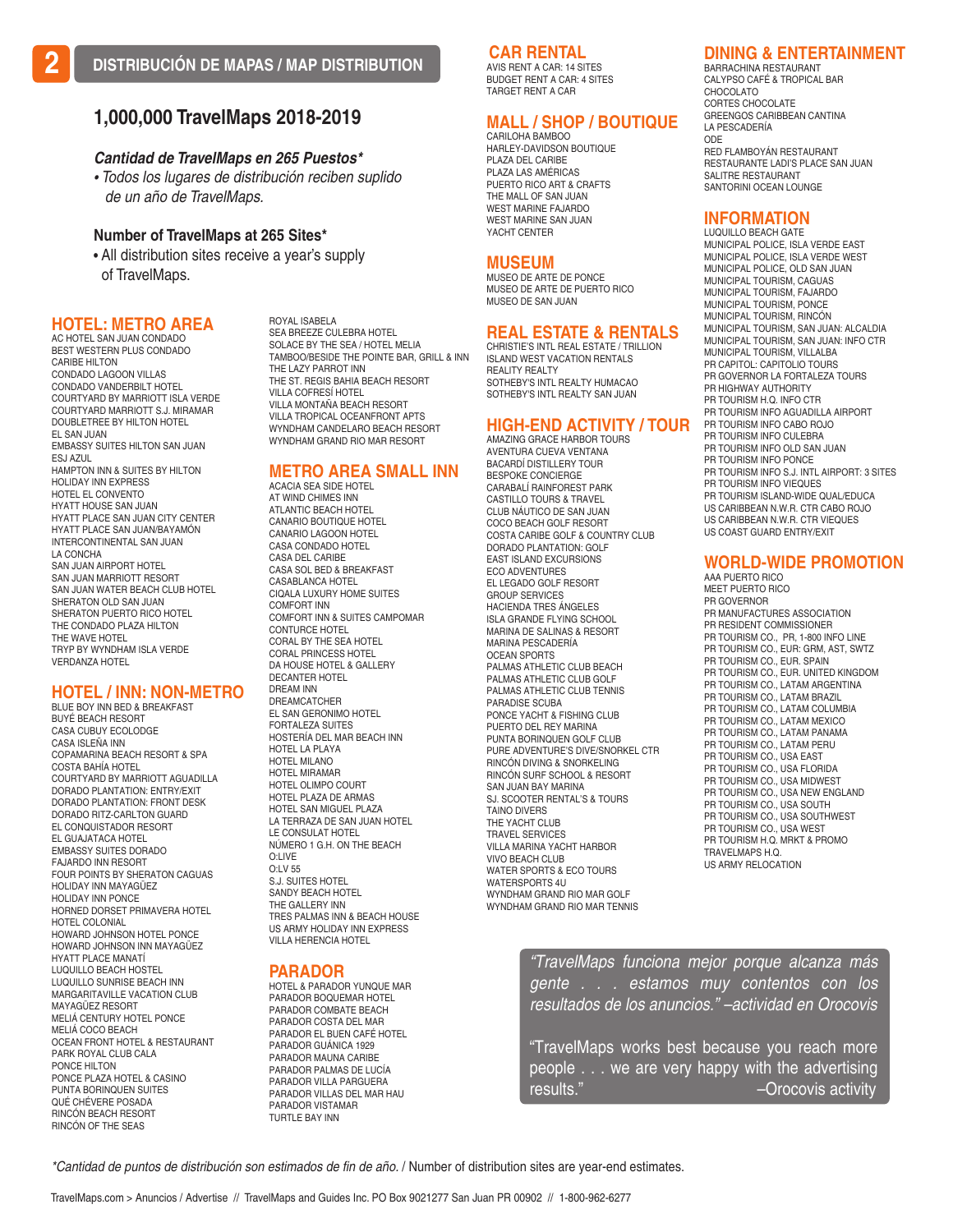#### **4" ad 6" ad 2" ad 1" ad Publicidad, Fechas & Circulación Tarifa por 1 Año\*** • Publicidad e[n TravelMaps.com](http://www.travelmaps.com/casa/) (vea debajo) Gratis con anuncio **• Nombre en el mapa**  Nombre y símbolo en mapa Gratis con anuncio • 6" Display ad \$13,381  $\bullet$  4" Display ad  $\bullet$  39,668 • 2" Display ad  $4^{\circ}$  ad  $4^{\circ}$  ad  $36,071$ • 1" Display ad  $6"$  ad  $6"$  ad  $3,808$ Beneficio de display ad: 1 listado de anuncio Gratis con display ad **• Doble listado de anuncio** Texto de promoción bajo el listado  $$1,045$ **• Listado de anuncio**  Nombre, teléfono y código de mapa  $$745$ Publicidad adicional… • Con listado de anuncio, 'nombre adicional en mapa' o 'anuncio de listado adicional' por \$372.50 • Con display ad, 'nombre adicional en mapa' o 'anuncio de listado adicional' por \$186.25 • Con display ad, añada 20% a tarifa por 'posición preferida' o 25% para posición de portada en mapa **Descuentos**  • 4 anuncios ahora o corrida de 4 años o más 6% descuento • 3 anuncios ahora o corrida de 3 años 6% descuento • 2 anuncios ahora o corrida de 2 años 4% descuento Un anunciante con descuento por corrida de varios años que no Acme Adventure Centers 787-555-1212 P6-B Acme Adventure Centers 787-555-1212 P6-B Panoramic View • Lodging • Dining • Pool • Music • Terrace

renueve será responsable por el pago de la cantidad descontada.

#### **Fecha de Cierre de Ventas de Anuncios** 31 de agosto, 2019

#### **Circulación**

650,000 de mapas distribuidos y [TravelMaps.com](http://www.travelmaps.com/casa/) actualizado: diciembre 2019 Anunciantes y centros de información reciben mapas gratis.

 \*El pago estándar es '1-time'. Planes de pago disponibles; planes de 4 meses o más tienen un recargo de +10% adicional sobre la tarifa.

#### **Advertising, Dates & Circulation**

|                                                                                                                                                                                                                                                                                                                 | Rate for 1 Year*                                                  |
|-----------------------------------------------------------------------------------------------------------------------------------------------------------------------------------------------------------------------------------------------------------------------------------------------------------------|-------------------------------------------------------------------|
| • TravelMaps.com advertising (see below)                                                                                                                                                                                                                                                                        | Free with ad                                                      |
| • Name on map<br>Name and map symbol                                                                                                                                                                                                                                                                            | Free with ad                                                      |
| • 6" Display ad<br>1" ad<br>$2"$ ad<br>• 4" Display ad<br>$4"$ ad<br>• 2" Display ad<br>• 1" Display ad<br>$6"$ ad<br>Display ad benefit: 1 listing ad<br>• Double listing ad                                                                                                                                   | \$13,381<br>\$9,668<br>\$6.071<br>\$3,808<br>Free with display ad |
| Advertising text under listing                                                                                                                                                                                                                                                                                  | \$1,045                                                           |
| <b>Acme Adventure Centers</b><br>787-555-1212 P6-B<br>Panoramic View . Lodging . Dining . Pool . Music . Terrace                                                                                                                                                                                                |                                                                   |
| • Listing ad<br>Name, telephone and map code                                                                                                                                                                                                                                                                    | \$745                                                             |
| <b>Acme Adventure Centers</b><br>787-555-1212 P6-B                                                                                                                                                                                                                                                              |                                                                   |
| Additional advertising<br>. With a listing ad, an 'additional name on map' or 'additional listing ad' is \$372.50<br>• With a display ad, an 'additional name on map' or 'additional listing ad' is \$186.25<br>. With a display ad, add 20% to rate for a 'preferred position' or 25% for a map cover position |                                                                   |
| <b>Discounts</b>                                                                                                                                                                                                                                                                                                |                                                                   |
| • 4 ads now or 4 years-run or more                                                                                                                                                                                                                                                                              | 8% discount                                                       |

• 3 ads now or 3 years-run 6% discount • 2 ads now or 2 years-run 4% discount An advertiser with a years-run discount that does not renew will be responsible for payment of the discounted amount.

#### Ad Sales Closing Date **August 31, 2019**

#### **Circulation**

650,000 maps distributed and [TravelMaps.com](http://www.travelmaps.com/home/) updated: December 2019 Advertisers and information centers receive maps free.

 \*Payment standard is 1-time payment. Payment plans available; plans of 4 months or more are surcharged an additional +10% fee.

|                                                                         | cocontained on decepto interface que recipinted<br>mucho tráfico de TravelMaps.com" - alquiler de autos |                                                               |
|-------------------------------------------------------------------------|---------------------------------------------------------------------------------------------------------|---------------------------------------------------------------|
| <b>Publicidad en</b><br><b>TravelMaps.com</b>                           | "We see from Google Analytics that we get a lot of<br>traffic from TravelMaps.com.<br>-auto rental      | <b>TravelMaps.com</b><br><b>Advertising</b>                   |
| • Mapa de publicidad y enlaces,<br>mapas gratis, Google Maps, etc.      | Seleccione su dispositivo                                                                               | • Map advertising and links,<br>free maps, Google Maps, etc.  |
| • Webpage del cupón (opcional)<br>para ofertas especiales y enlaces**   | y visítenos en:                                                                                         | • Coupon webpage (optional)<br>for special offers and links** |
| · Display ad con bono - arte grande<br>del anuncio en múltiples páginas | <b>Choose your device</b>                                                                               | • Display ad bonus - large<br>ad-art posted on multiple pages |

*"Observamos en Google Analytics que recibimos* 

\*\*Especificaciones de Cupón Fuente: [TravelMaps.com](http://www.travelmaps.com/casa/) > Anuncios

**and visit us at: [TravelMaps.com](http://www.travelmaps.com/home/)** 

\*\*Coupon Specifications Source: [TravelMaps.com](http://www.travelmaps.com/home/) > Advertise